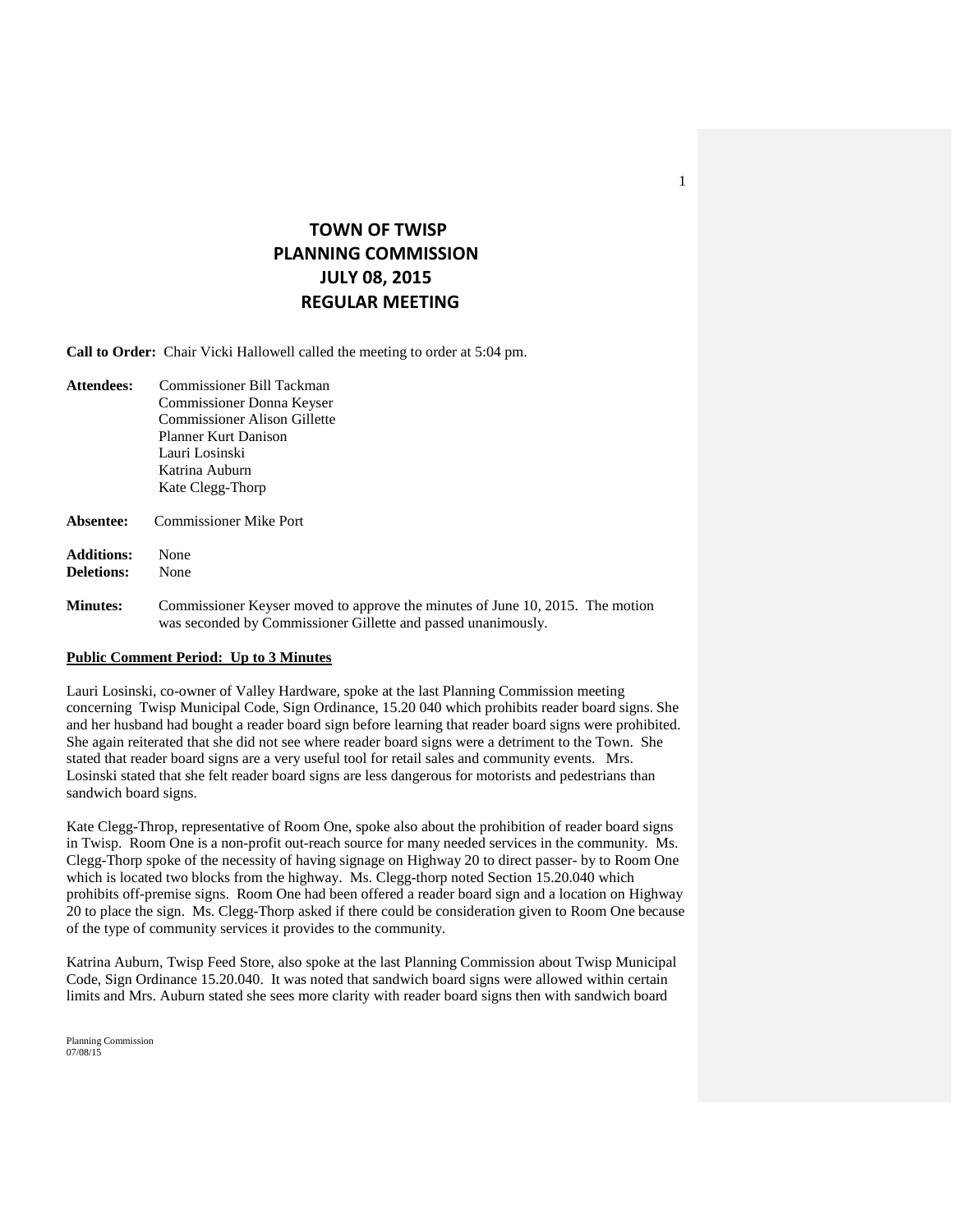signs. Mrs. Auburn stated that it is easier to read a reader board than a wall sign on a building as one is driving by. Mrs. Auburn stated that she is in the process of purchasing a new reader board sign for her business. When the TMC 15 was approved by Council, Twisp Feed Store was allowed to continue to have a reader board sign through the life of a sign and she is now purchasing a new sign that meets improvement and qualifications set by code.

#### **Sign Ordinance**

Planner Danison read an information sheet pertaining to TMC 15, Sign Ordinance which included 15.20.010, Intent: This chapter preserves and improves the appearance of the town as a place to live, provides clarity, visibility and public safety for pedestrians and motorists. He also noted 15.20.040 Prohibited Signs, 15.20.050 Permanent Sign Placement, 15.20.060 Miscellaneous Sign Restrictions (1) Scenic Vistas Act, and 15.20.090 Sign Location.

Planner Danison and Commissioners Tackman and Keyser noted the hard work and thought that went into the development of the Sign Ordinance by previous Planning Commission members. They noted numerous requests for changes to the Sign Ordinance may warrant a review of those issues.

Planner Danison noted TMC 15. 20.130. Variances, which give business owners the ability to come to the Planning Commission and request an administrative modification of sign standards under the requirements of TMC 15.20. As part of the variance process, a public hearing would be held for citizens to be heard, the request reviewed, and a decision made on the matter. Applicants can appeal a denial of their request to the Town council.

The Commissioners noted that Chris Thomson of Thomson Meats applied for a variance for his offpremise sign and it was approved by the Planning Commission.

Planner Danison noted TMC 15.20.060 Miscellaneous Sign Restrictions (1) All signs visible from Highway 20 must be in conformance with the standards of the Scenic Vistas Act that are incorporated herein by the reference and as such as subject to WSDOT rules, regulations and noncompliance penalties. This section adds another step in the process of placing a new sign on Highway 20.

Planner Danison stated to Ms. Clegg-Thorp that a wayfinding program was in the discussion phase for the Town of Twisp and as part of that program, signage could guide citizens to Room One.

Planner Danison and the Commissioners encouraged use of the variance process for any modifications citizens may want to make to the Sign Ordinance.

#### **Old/New Business**

#### **Comprehensive Plan – Introduction and Land Use Element**

Planner Danison provided updated graphs and tables in the Introduction of the Comprehensive (Comp) Plan. He will add statistics on the general age of citizens in Twisp from the 2010 Census in the General Population Characteristics.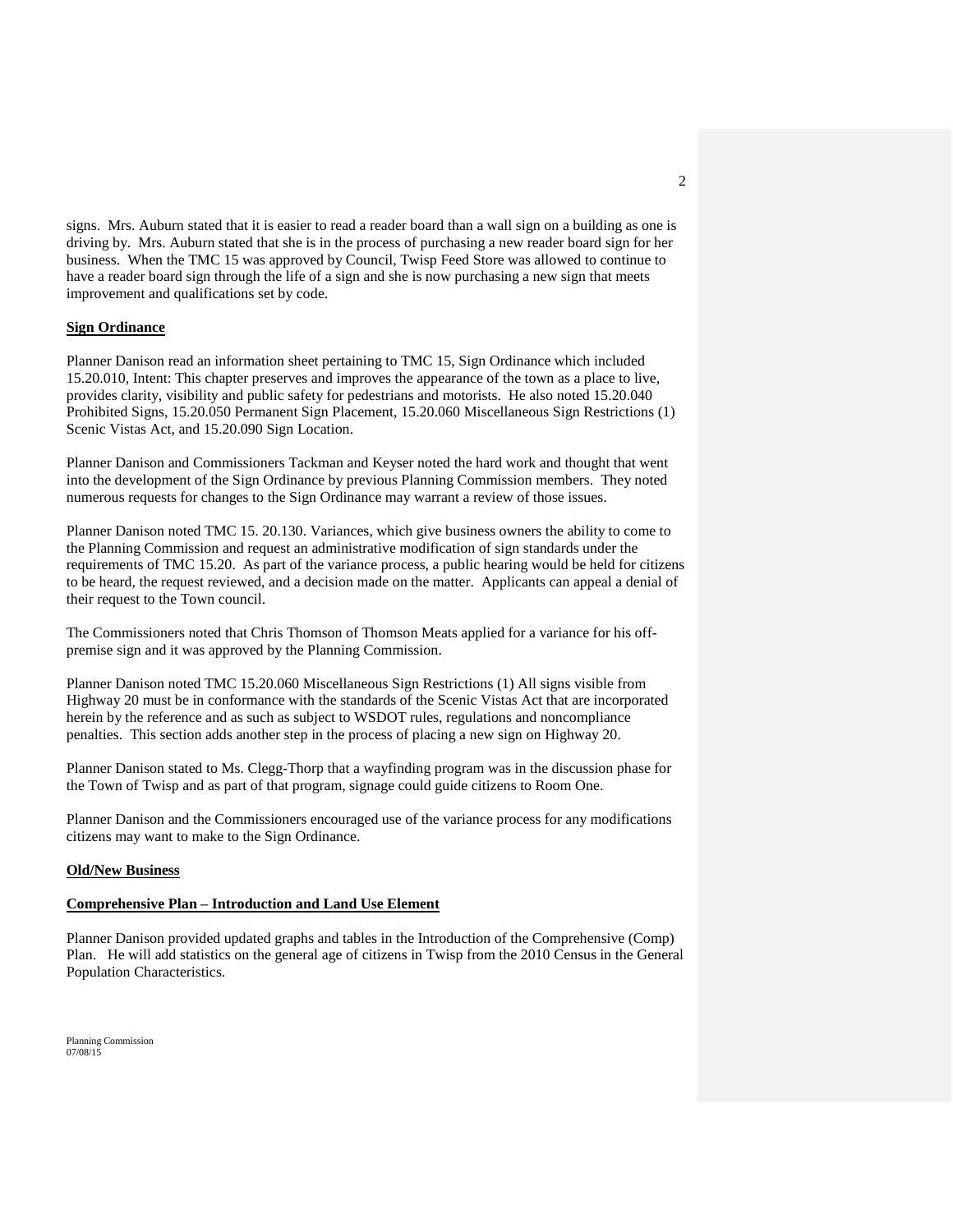He reviewed and made portions of the text in the Land Use Element more relevant to today. Where it was stated Highway 20, it will be changed to SR 20 to match other documents related to planning.

Goals of the Land Use Element 5: Was changed to read "Maintain and enhance the composition of the town as a sustainable and vibrant, commercial, light manufacturing, residential and tourist center."

General Goals for Residential Development: Under Planner Danison's comments there are still decisions to be made on wording of General Goals. Commissioners will resume the review process with Residential Development at their next meeting.

Planner Danison and the Commissioners discussed the landlocked residential areas of Riverside Avenue and Burton Street and Painters Addition and what impact future growth will have on those areas.

### **Planner Danison's Revision with Track Changes to Introduction and Land Use Element for Discussion**

### **INTRODUCTION**

The comprehensive plan for the Town of Twisp is intended to be a guide for the growth and development within and surrounding the community that is both sensitive to the environment and to the needs of community residents. The plan is intended to guide the community in its development for the foreseeable future, or about the next 10 years. It is intended that this plan be reviewed on a regular basis to insure that it serves the best wishes of the community. This plan should be the guiding element for the decision making process of the Town Council.

This comprehensive plan describes general goals and objectives which Town Officials believe to be consistent with the attitudes of the citizens of Twisp and in the best interest of the community as a whole. The general purpose of the plan is to provide goals for the development of the town which will make it a more convenient, attractive, and orderly place in which to live, shop, work, and play. Goals of the plan are as follows:

- 1. Encourage the most appropriate use of land throughout the community.
- 2. Lessen traffic congestion and accidents. Encourage non-motorized transportation and pedestrian connection of neighborhoods.
- 3. Secure safety from fire, floods and other natural disasters.
- 4. Provide adequate light and air, lessen noise & light pollution.
- 5. Prevent overcrowding of land. Encourage a broad spectrum of housing through multiple residential zoning types.
- 6. Balance residential areas with sufficient business and industrial areas to support employment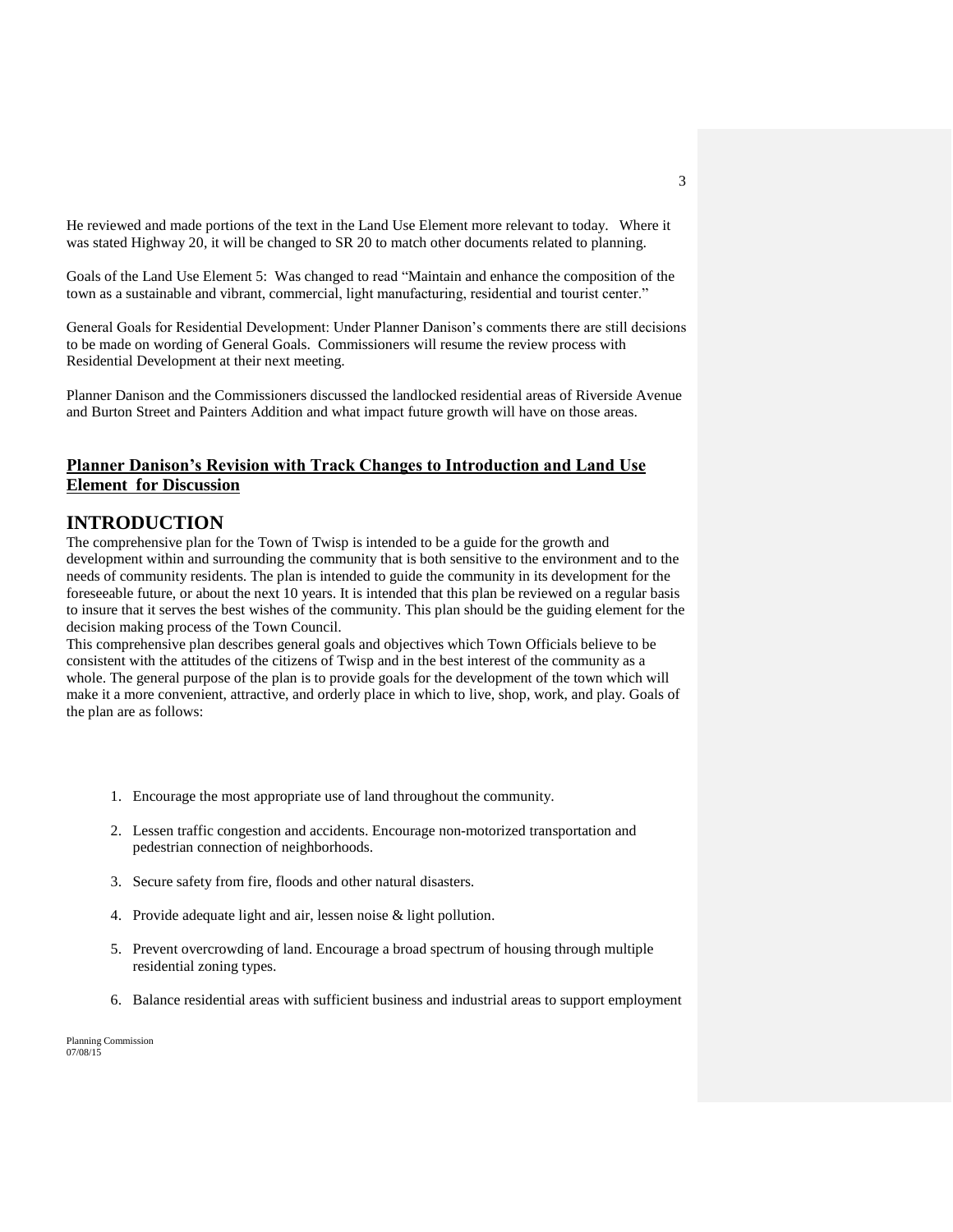and business growth.

- 7. Promote the coordinated development of undeveloped areas.
- 8. Encourage the formation of neighborhood or community units.
- 9. Secure an appropriate allotment of land area in new developments for all the requirements of community life.
- 10. Conserve, protect and restore natural beauty and other natural resources.
- 11. Facilitate the adequate provision of transportation water, sewerage, and other public uses and requirements.

The Town of Twisp Comprehensive Plan is composed of five main elements which must be closely interrelated to serve as a satisfactory guide for future development. These elements are:

- I. The Land Use Element which is intended to show the general location, amount, and pattern of residential, commercial, industrial, agricultural and open space land needed in the Twisp area in the foreseeable future.
- II. The Public Facilities and Services Element which is intended to assist the community in determining the need and location for future schools, water, sewer, health care, municipal buildings, and other municipal facilities and services.
- III. The Transportation/Circulation Element which is intended to indicate standards and locations for arterials, collector and local access streets, and pedestrian and non-motorized access in and around Twisp.
- IV. The Park and Recreation Element which is intended to provide goals and objectives, for the development and expansion of a wide range of parks, trail system, and recreation facilities.
- V. The Community Identity Element which is intended to provide goals and objectives to identify, preserve and maintain and beautify historical structures, heritage and trees.
- VI. The Economic Development Element which is intended to provide goals and objectives that supports the economic vitality of Twisp and the Methow Valley.

As time passes, technological changes are made and the social, economic, and cultural needs of the community change. In light of such change, it is necessary to constantly revise and update the comprehensive plan. The following strategies and ideals must be included and considered in any review of the plan to ensure the plan serves its intended function.

- If the plan is to be a vital document to the community and a guide for its growth, it must be constantly used as a guide in making local policy decisions relating to land use, public facilities and services, transportation/circulation, parks/recreation, and community identity.
- If planning within the Town of Twisp is to be effective, it must be coordinated with planning in Okanogan County. Problems related to future growth and developments do not respect corporate limits.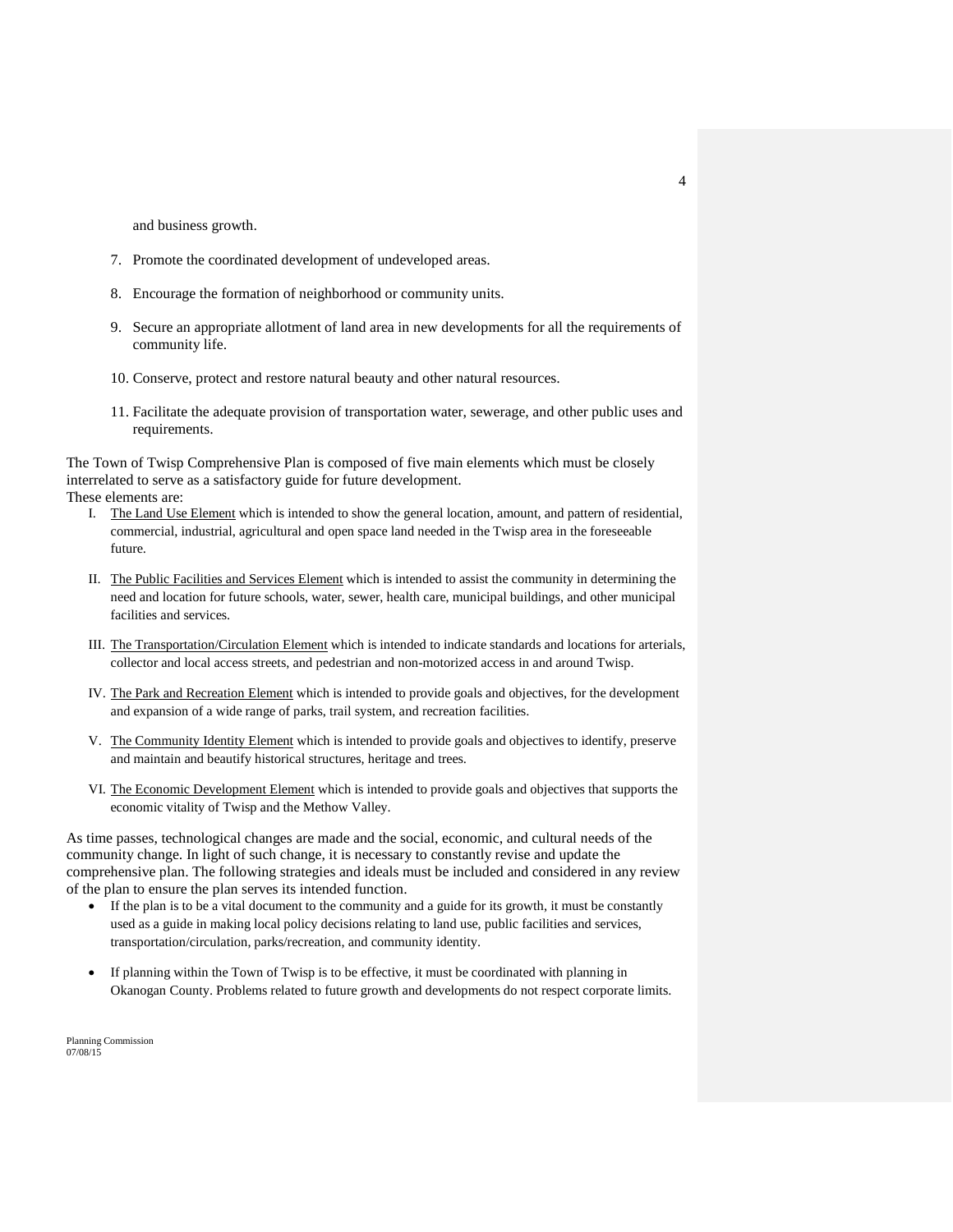Even though there is ample room within the town for urban expansion there will also be urban development on the town's periphery. In addition, the Town of Twisp Airport is surrounded by unincorporated land. Therefore, it is of utmost importance that the town and county work together in the future planning of the Twisp area.

- If effective measures are not taken to implement the comprehensive plan, the document will have little value for the community.
- If the plan is to serve as a guide for community development, steps must be taken to make the plan become a reality.
- At least every five years this plan should be reviewed to ensure it is current and that proper direction is being applied.

#### **POPULATION DATA**

Information on the population of Twisp is an important part of the picture of land use within the community. Changes in the population affect the demand for housing, infrastructure, and services to the community, which in turn influences the pattern of development. For that reason, basic population information is included in this element.

The 2010 US Census revealed a population of 919 in the Town of Twisp a decrease of 19 from the 2000 Census. The following tables and figures show historical population data of the Town of Twisp. The first figure details changes in the Town's historical population by decade from 1940 to 2010. The following table shows the percentage of change in population over the same period.

5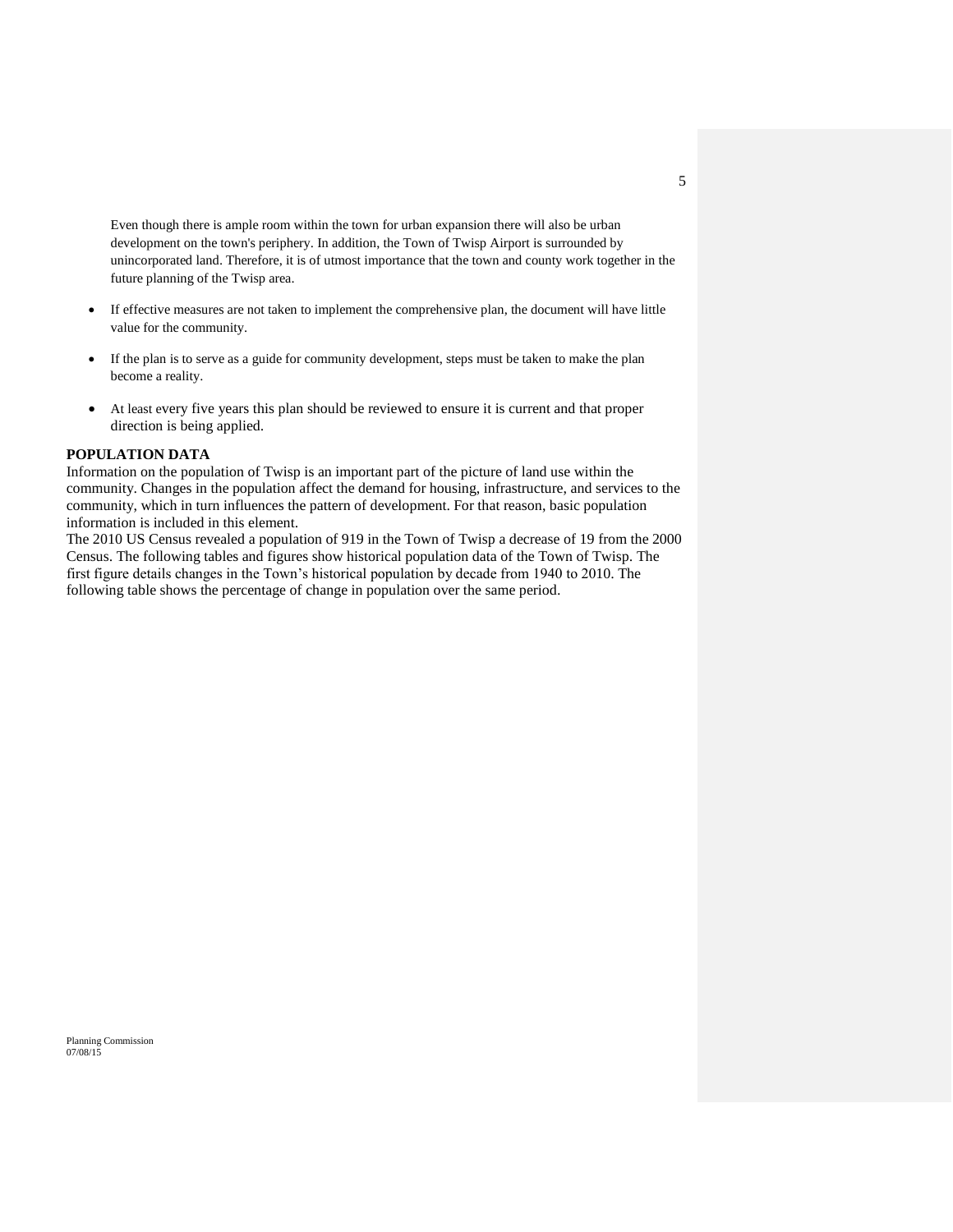

### Historical Population Data 1940 – 2010

| Year                                  | Population | Change   |  |
|---------------------------------------|------------|----------|--|
|                                       | 335        |          |  |
| 1940                                  | 477        |          |  |
| 1950                                  | 776        | 38.53%   |  |
| 1960                                  | 750        | $-3.47%$ |  |
| 1970                                  | 756        | 0.79%    |  |
| 1980                                  | 911        | 17.01%   |  |
| 1990                                  | 872        | $-4.47%$ |  |
| 2000                                  | 938        | 7.04%    |  |
| 2005                                  | 965        | 2.80%    |  |
| 2010                                  | 919        | $-5.01%$ |  |
| OFM Forecasting 2005, US 2010 Census, |            |          |  |
| 2013 OFM Estimate                     |            |          |  |

This second figure and table illustrates the Town's growth in residents from 2000 to 2014.

Planning Commission 07/08/15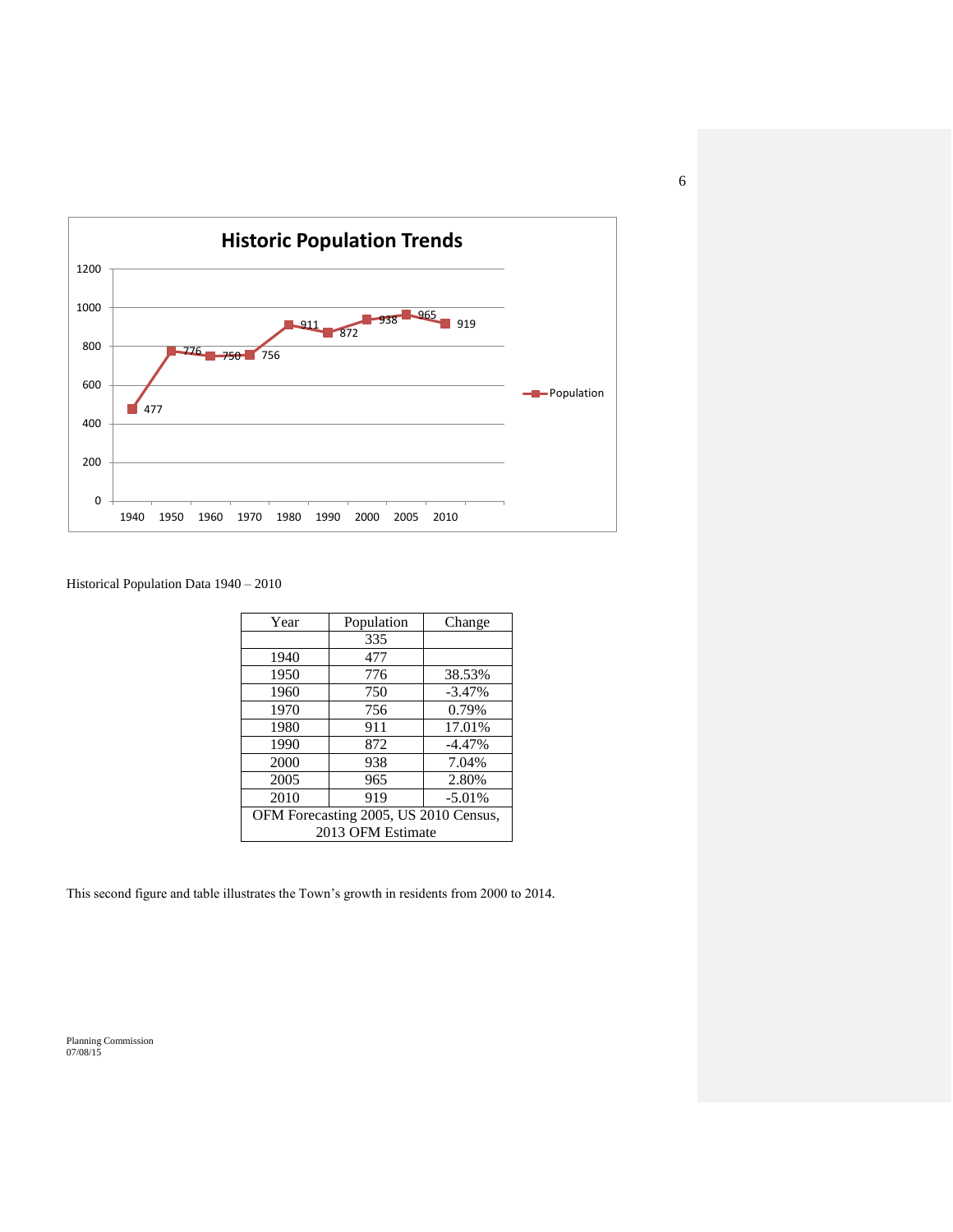

Town of Twisp Population Change – 2000 – 2014

| Year | Population | Change    |
|------|------------|-----------|
| 2000 | 938        |           |
| 2001 | 955        | 1.78%     |
| 2002 | 945        | $-1.06\%$ |
| 2003 | 955        | 1.05%     |
| 2004 | 960        | 0.52%     |
| 2005 | 965        | 0.52%     |
| 2006 | 948        | $-1.79%$  |
| 2007 | 932        | $-1.72%$  |
| 2008 | 926        | $-0.65%$  |
| 2009 | 918        | $-0.87%$  |
| 2010 | 919        | 0.11%     |
| 2011 | 925        | 0.65%     |
| 2012 | 930        | 0.54%     |
| 2013 | 940        | 1.06%     |
| 2014 | 945        | 0.53%     |

Planning Commission 07/08/15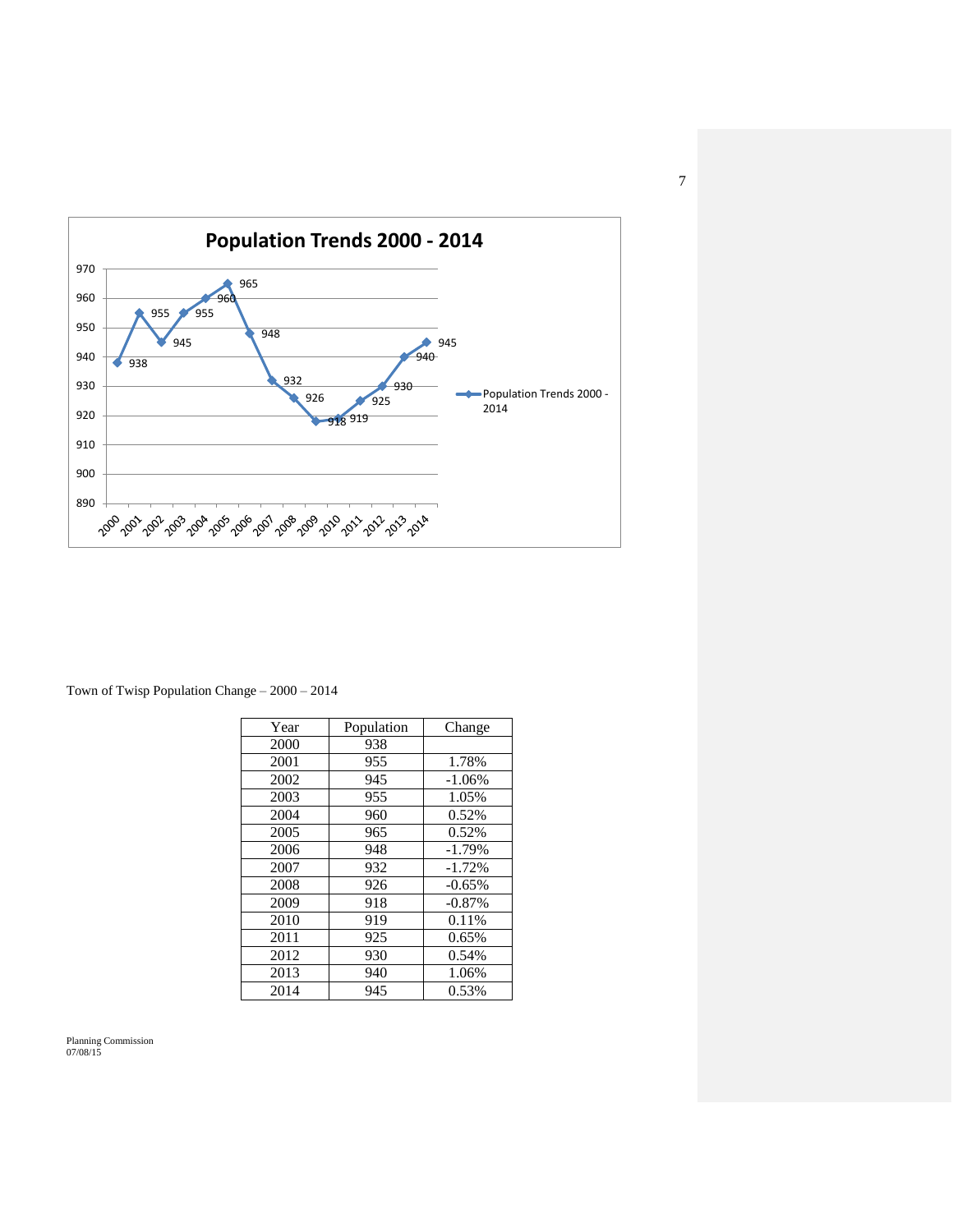OFM Population History 2015

There is an assumption that residential growth in Twisp will roughly double over the next 20 years from 945 to 2000 based upon 100% build-out of all current single and multifamily homes including condominiums and townhouses. OFM population forecast is shown below.

### **Town of Twisp Population Change – 2006 - 2010**

|                        | LOW .57% | <b>HIGH 2%</b> |  |
|------------------------|----------|----------------|--|
|                        | Annual   | Annual         |  |
| Year                   | Increase | Increase       |  |
| 2006                   | 920      | 933            |  |
| 2007                   | 925      | 952            |  |
| 2008                   | 931      | 971            |  |
| 2009                   | 936      | 990            |  |
| 2010                   | 941      | 1010           |  |
|                        | 26       | 95.2           |  |
| Total 5 yr. projection |          |                |  |
| OFM Forecasting 2005   |          |                |  |

#### **General Population Characteristics**

| Town of Twisp - Characteristics  | Number | Percent |  |
|----------------------------------|--------|---------|--|
| One Race                         | 894    | 97.28%  |  |
| White Alone                      | 869    | 94.56%  |  |
| <b>Black or African American</b> | 2      | 0.22%   |  |
| American Indian and Alaska       | 11     | 1.20%   |  |
| Native                           |        |         |  |
| Asian                            | 5      | 0.54%   |  |
| Native Hawaiian and Other        |        |         |  |
| Pacific Islander                 | 4      | 0.44%   |  |
| <b>Other Race</b>                | 3      | 0.33%   |  |
| Two or More Races                | 25     | 2.72%   |  |
| <b>Total Population</b>          | 919    | 100%    |  |
| Hispanic or Latino (of any race) | 30     | 3.26%   |  |
| Census 2010 Demographic Profile  |        |         |  |

Planning Commission 07/08/15

8

**Comment [K1]:** How do you all want to address this???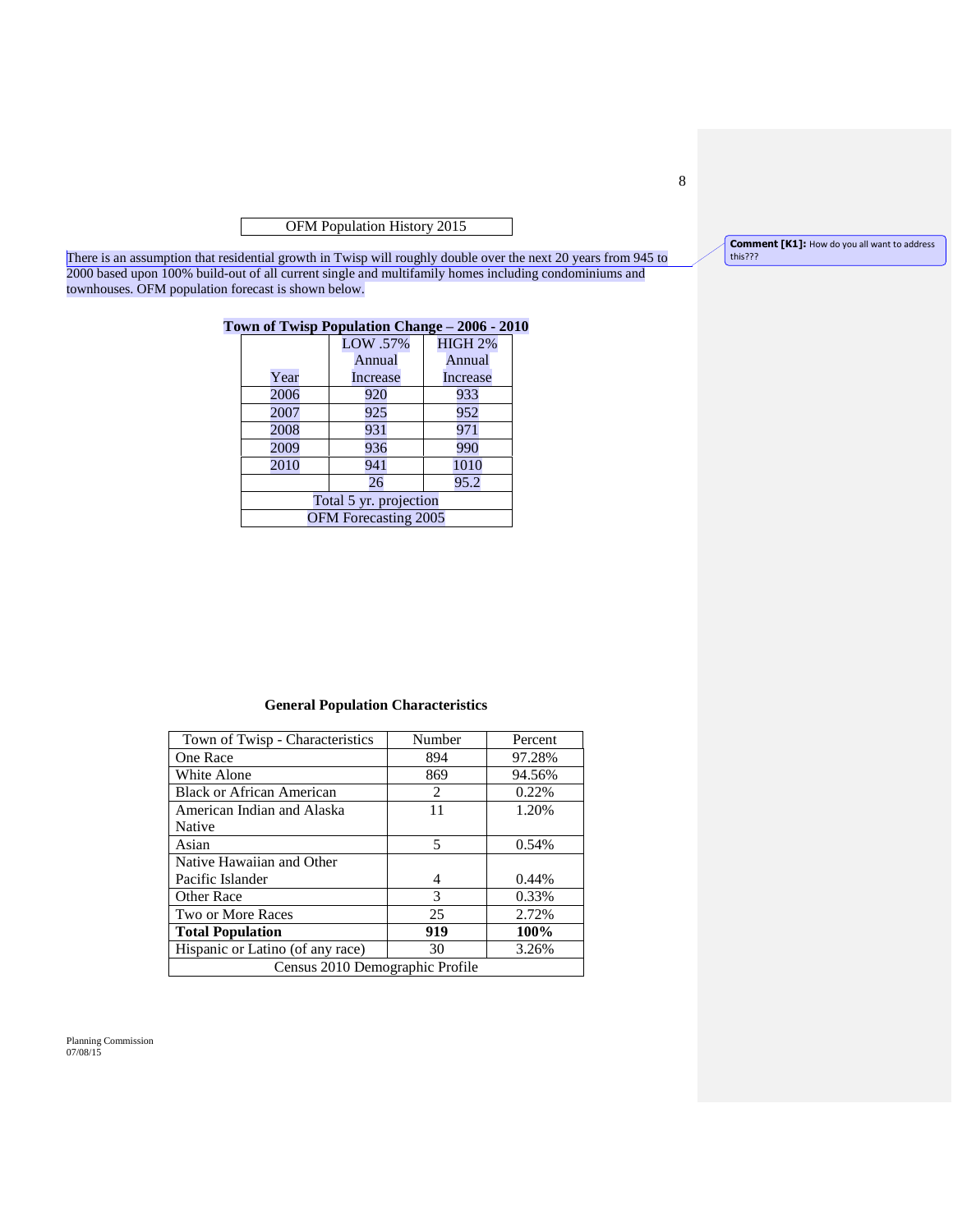## **I. LAND USE ELEMENT**

The Land Use Element of the comprehensive plan is intended to promote orderly community growth by providing for planned land use areas which consider environmental, economic, cultural and social factors. This plan is designed to meet both present and future needs of the community and to serve as a guide to the public and private agencies who, through their programs, are developing and redeveloping Twisp. The Land Use Element is an important tool for promoting orderly community growth over time. It is also a guide for the preservation and development of the community's public and private property and retains the basic form of the community while creating order with in the general pattern. It incorporates requirements under the Growth Management and Shoreline Management Act designated to protect lands that are environmentally significant.

The Land Use Element of the comprehensive plan is general and the location of the land use categories shown by areas of different patterns on the map follow rights-of-way or property lines. Unlike a zoning map, the land use element of a comprehensive plan is not regulatory but does provide the statement of intent, goals and policies that are implemented through the Zoning Code and map. The land use designations which includes both graphic and text statements are designed to assist the future growth of the Town of Twisp toward certain objectives. See Map I of the Map Appendix for existing land uses based on 2015 County Assessor data. A summary of the land use inventory is presented in the Appendix A. The Land Use Plan Designation Map II is presented in the Map Appendix following the Existing Land Use Map. Including in the pages following are objectives for land use in Twisp and descriptions of the land use designations.

### **A. GOALS OF THE LAND USE ELEMENT**

The goals for the Land Use Element of the Comprehensive Plan are as follows:

1. Encourage growth that will insure the general health, safety and welfare of the citizens of Twisp while protecting individual choice and the integrity of the natural environment.

2. Promote the concentration of urban life within the town and promote the "rural" residential character of the town.

3. Coordinate land uses with circulation routes and public facilities to promote convenience, efficiency, health and welfare of the community. Provide for pedestrian connection of neighborhoods.

4. Protect and help develop desirable public and private investments in land and improvements.

5. Maintain and enhance the composition of the town as a vibrant and sustainable tourist, commercial, light manufacturing and residential center.

6. Preserve open space. Both public and private lands can be considered open space, including parks, farmlands, playing fields, forested hills, wetlands, and public right-of-ways. These special features contribute to Twisp's small town atmosphere, offer visual relief and separation from urbanized areas and serve as natural systems which protect surface and ground water, and air quality. Also, open space provides and maintains valuable wildlife habitat.

7. Promote the Methow and Twisp River frontages as a valuable economic and recreation resource. 8. Provide safe and convenient access throughout the community for differently-abled people, pedestrians, and bicyclists.

### **B. GENERAL PRINCIPLES FOR DEVELOPMENT**

In developing the land use element of the comprehensive plan it is necessary to make general policy statements regarding the method in which particular land use categories should develop. Any development must have the existence of adequate utilities, such as water and sewer. Any new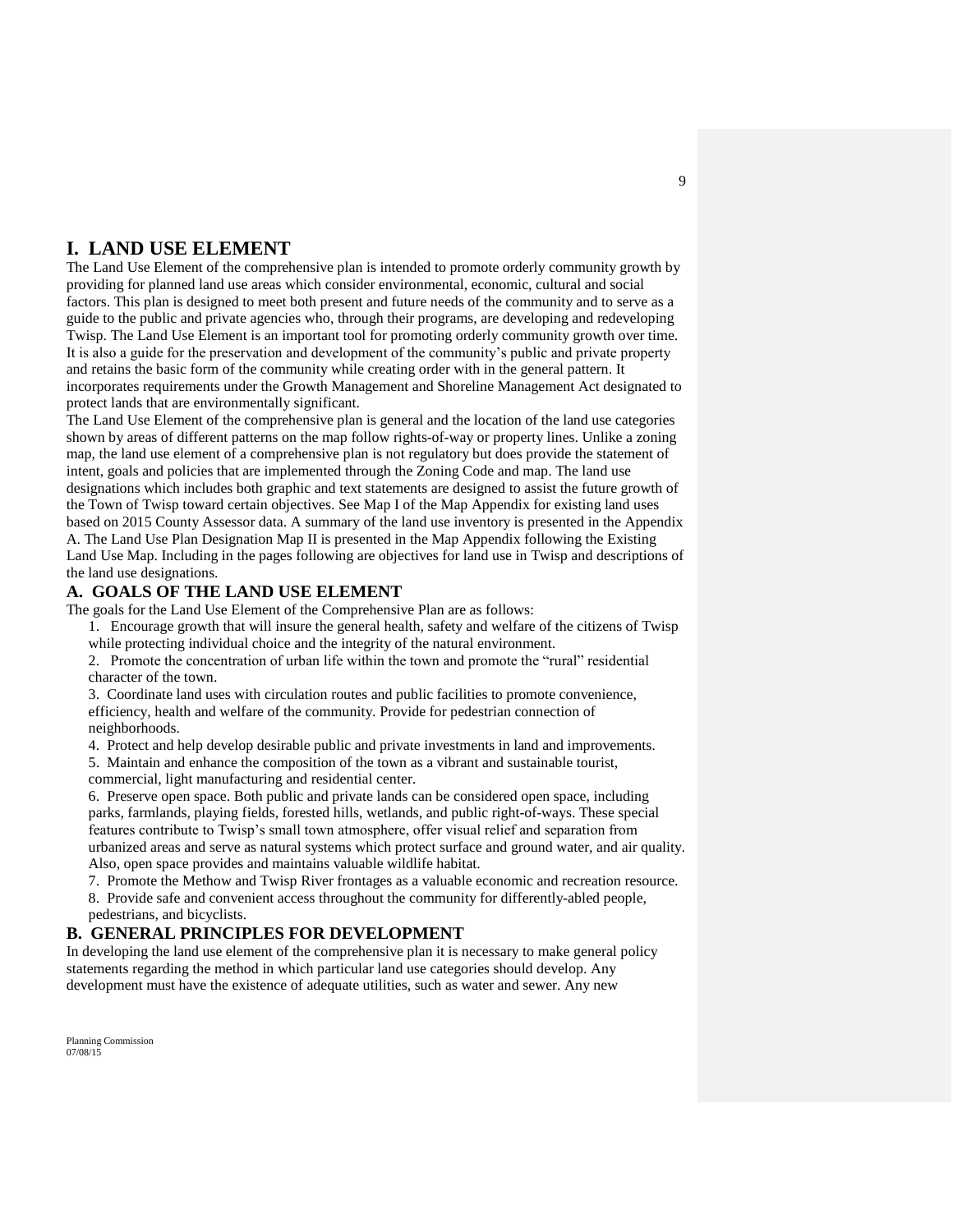development should be required to be tied into the town's water and sewer systems and land with the prior history of industrial use should undergo environmental review when being redeveloped.

1. Residential Areas – Residential areas should be varied in density, dwelling types, and design to provide a maximum range of choice to meet the needs of diverse family sizes, age groups, and income levels.

2. Commercial Areas – Commercial areas, including professional services (office oriented) and tourist related facilities should be compact with easy access and adequate off street parking and loading facilities. Retail commercial areas should be whenever possible, convenient to major routes of transportation. Tourist commercial and professional office service areas should also be convenient to and along major routes of transportation. Each commercial area should be designed to adequately serve the public while discouraging the movement of disruptive traffic through residential areas.

3. Industrial Areas – Industrial areas should have maximum access to transportation corridors and utilities with sites large enough to accommodate off-street parking, loading and reasonable expansion. Industrial areas should be compatible with surrounding land uses and be buffered from conflicting uses.

4. Public Use – Public use areas should, as their primary purpose, serve the common needs of the entire community.

5. Resource Lands, Critical Areas and Shorelines – Critical areas should be designated where natural features such as wetlands, floodplains, steep slopes and other critical areas preclude or require special considerations for residential, commercial or industrial development.

The Twisp Shore Master Program, in compliance with the Shoreline Management Act of 1971 (RCW 90.58) establishes a cooperative program of shoreline management between the Town of Twisp and the State of Washington. Ten environmental designations have been developed which apply to the shorelines of Twisp and its Urban Growth Area: Aquatic, Natural, Conservancy, High Intensity 30 TOB, High Intensity 50 OHWM, Riverine/Lacustrine, Rural Resource, Shoreline Residential 30 OHWM, Shoreline Residential 50 OHWM and Urban Conservancy. From the Town's perspective, the Shoreline Master Program articulates local policies and use regulations governing the physical development of land and water resources affecting the shorelines within our community. 7. Recreation – Twisp has an opportunity to obtain a strong recreation base comprised of parks and trail systems. It will be important to acquire new properties for recreation, open space and to establish new programs to accommodate growth and changing needs. Refer to the Parks and Recreation Element of this comprehensive plan.

8. Buffer Zones – Buffer zones should be erected in areas of critical zone changes. New development has the responsibility of buffering from existing uses.

9. Urban Growth Area (UGA) and Areas of Interest (AOI) – Areas outside of Twisp should be developed to be consistent with proposed urban growth guidelines and AOI guidelines should be formally proposed to Okanogan County to guide future growth decisions.

### **C. LAND USE PLAN**

The Existing Land Use Map (See Map I in the Map Appendix), as well as Table 1, illustrate the distribution of land uses throughout the community based on the  $DORCODE<sup>1</sup>$  (See Appendix  $\Box$ ) assigned by the Okanogan County Assessor in compliance with WAC 458-53-030.

The "Residential" category includes DORCODEs 11 through 19. DORCODE 11 represents single-family dwelling units, 12 represents 2–4 dwelling units, 13 five or more dwelling units, 14 condominiums, 15

Planning Commission 07/08/15

 $\overline{a}$ 

<sup>&</sup>lt;sup>1</sup> - some revision/interpretation of use codes were done based on local knowledge, e.g. parcels with a commercial use code that are actually<br>presently undeveloped – land use categorized as undeveloped and churches with a Entertainment and Recreation.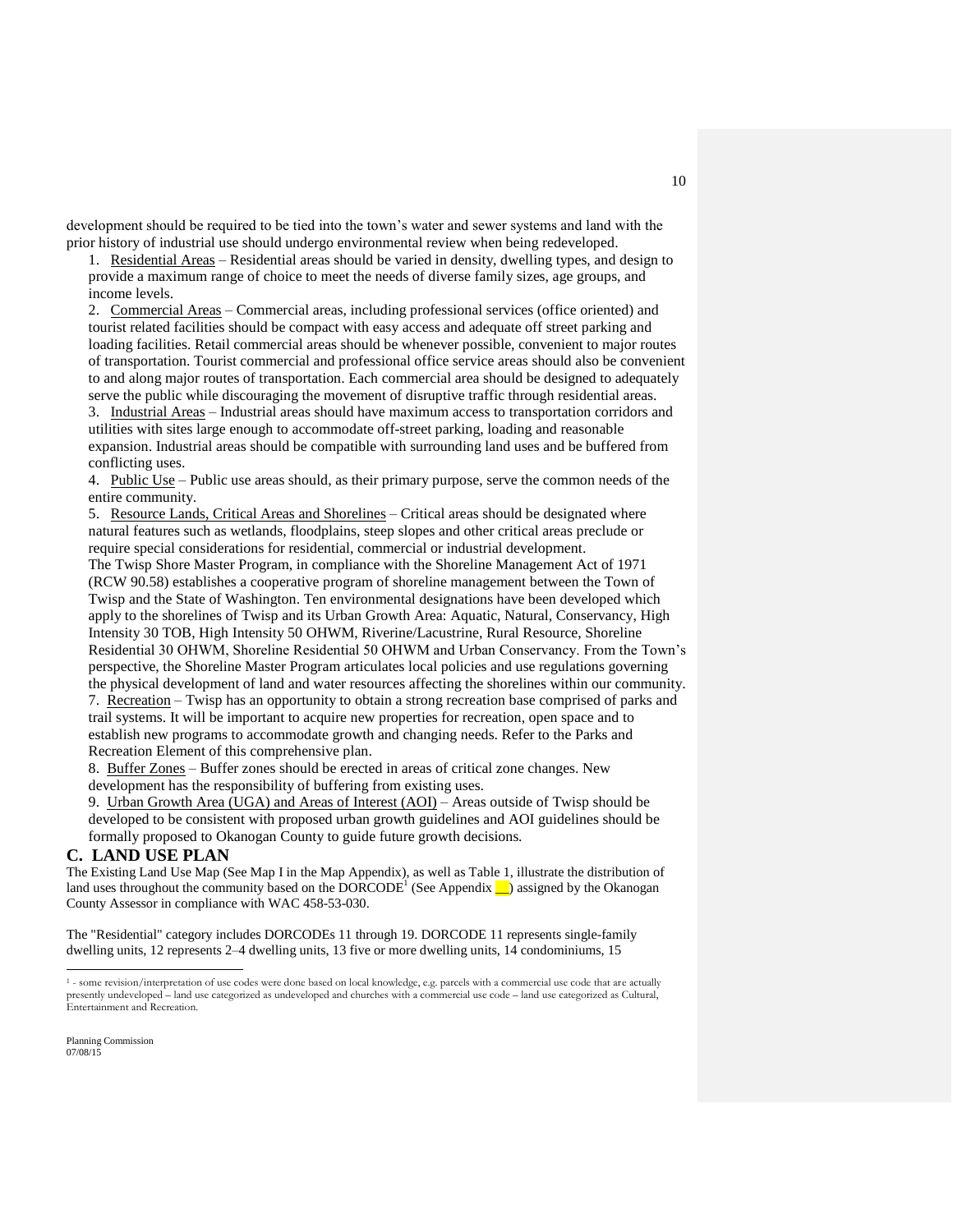manufactured home parks, 16 motels/hotel, 17 institutional housing, 18 structures on leased land and 19 seasonal or vacation homes. Table 1 includes DORCODEs 11 and 19 as Single-Family Residential, 12, 13 and 17 as Multi-Family residential and 15 as Manufactured Home Parks and includes 16 as Commercial uses.

The DORCODE system uses numbers 21 through 39 for various manufacturing oriented land uses. Parcels with these DORCODEs are listed as Manufacturing in Table 1. DORCODEs 41 through 49 include land uses related to transportation, communication and utilities and are listed in Table 1 as Utilities. There are currently no lands being used for industrial activities within the Bridgeport Urban Growth Area.

Commercial uses include DORCODEs 50 through 59 which represent "trade" oriented land uses and DORCODEs 61 through 69 "services" oriented land uses. Table 1 includes all uses codes with 50 and 69 as Commercial. The data in Table 1 under the heading of Commercial only includes non-publically owned parcels. Parcels owned by public entities with these DORCODEs are included under the Public heading. The commercial lands are located primarily along the SR 20 and Glover Street corridors running through the community.

The next series of DORCODEs, 71 through 79 represent cultural, entertainment and recreational land uses and are applied to both public and private uses. The data in Table 1 under the heading of Cultural only includes nonpublically owned parcels. Parcels owned by public entities with these DORCODEs are included under the Public heading.

The final two series of DORCODEs include 81 through 89, resource production and extraction and 91 through 99, undeveloped. Table 1 includes parcels with DORCODEs 81 through 89 under the Agriculture heading and 91 through 99 as Undeveloped. The data in Table 1 under the Agriculture and Undeveloped headings only include non-publically owned parcels. Parcels owned by public entities with these DORCODEs are included under the Public heading.

Included in the "Public" classification are all of the parks, schools, play fields, water, and federal, state, county and city-owned facilities and land, except road rights-of-way, including parcels with DORCODEs showing residential, commercial or other uses. Both the lands around the Chief Joseph Dam and property owned by the Douglas County PUD that is below the project boundary were included in this category, even though a large amount of these areas are currently not in any specific use.

The number of acres identified for Right-of-Way was calculated by subtracting the parcel-based land use inventory number from the overall land located within the UGA.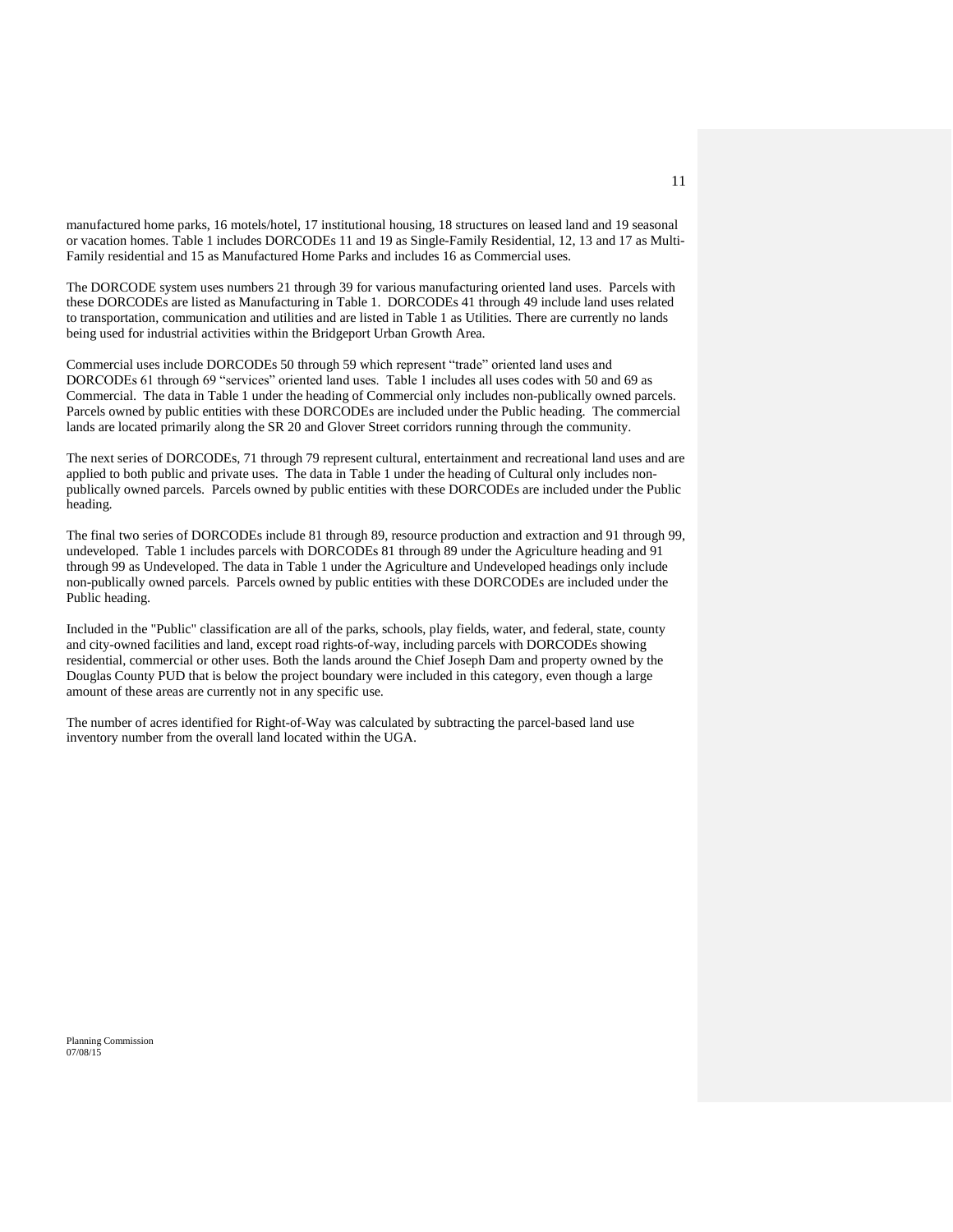#### **TABLE 1. Inventory of Current Land Uses 2015**

Source - Okanogan County GIS information 2015

Planning Commission 07/08/15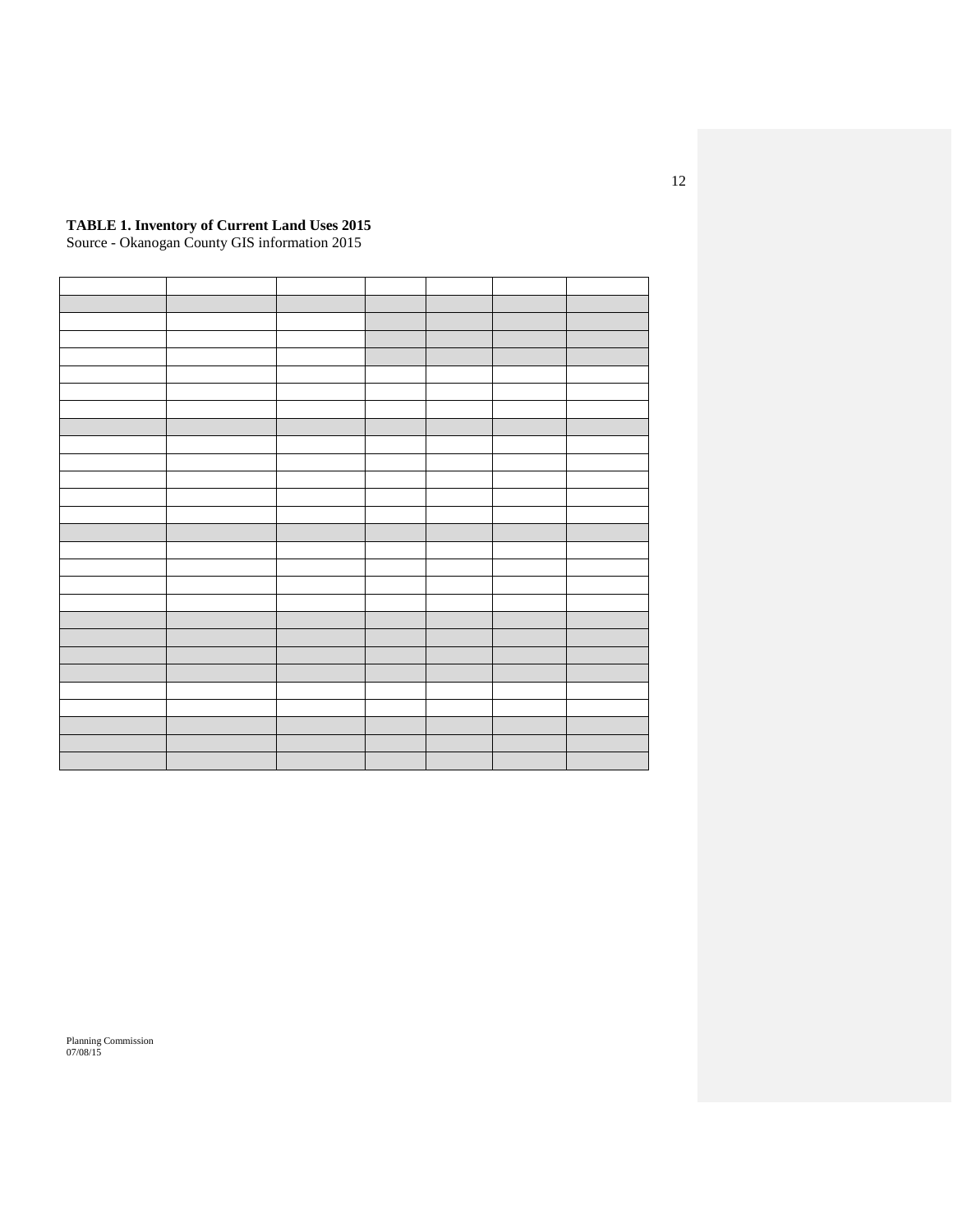| <b>Type of Establishment</b>        | Number         | Percentage |
|-------------------------------------|----------------|------------|
| Retail trade                        | 54             |            |
| <b>Building and Equipment</b>       | 3              | 5.56%      |
| <b>Dealers</b>                      | 1              | 1.85%      |
| General Merchandise                 | 5              | 9.26%      |
| Food Stores                         | 8              | 14.81%     |
| <b>Auto Dealers and Accessories</b> | $\overline{3}$ | 5.56%      |
| <b>Gas Stations</b>                 | 3              | 5.56%      |
| Apparel and Accessories             | 1              | 1.85%      |
| Home Furnishings                    | $\theta$       | 0%         |
| <b>Restaurants and Taverns</b>      | 11             | 20.37%     |
| Drug Stores                         |                | 1.85%      |
| Other                               | 18             | 33.33%     |
|                                     |                |            |
| Services                            | 80             |            |
| <b>Tourist Accommodations</b>       | $\overline{7}$ | 8.75%      |
| <b>Personal Services</b>            | 50             | 62.50%     |
| Repair                              | 13             | 16.25%     |
| Amusement                           | 9              | 11.25%     |
| Funeral                             | 1              | 1.25%      |
|                                     |                |            |
| Offices                             | 20             |            |
| Finance, Insurance and              | 9              | 45.00%     |
| <b>Real Estate</b>                  |                | 5.00%      |
| Professional                        | 10             | 40.00%     |
| Miscellaneous                       | $\Omega$       | 0%         |
|                                     |                |            |
| Industry                            | 41             |            |
| Service, Logging                    | 1              | 2.44%      |
| Road Construction                   | 8              | 19.51%     |
| Building Construction, etc.         | 30             | 73.17%     |
| Welding and Fabrication             | $\overline{2}$ | 4.88%      |

**TABLE 2 COMMERCIAL ESTABLISHMENTS – TOWN OF TWISP 2015**

Source: Town of Twisp Business License Data, 2015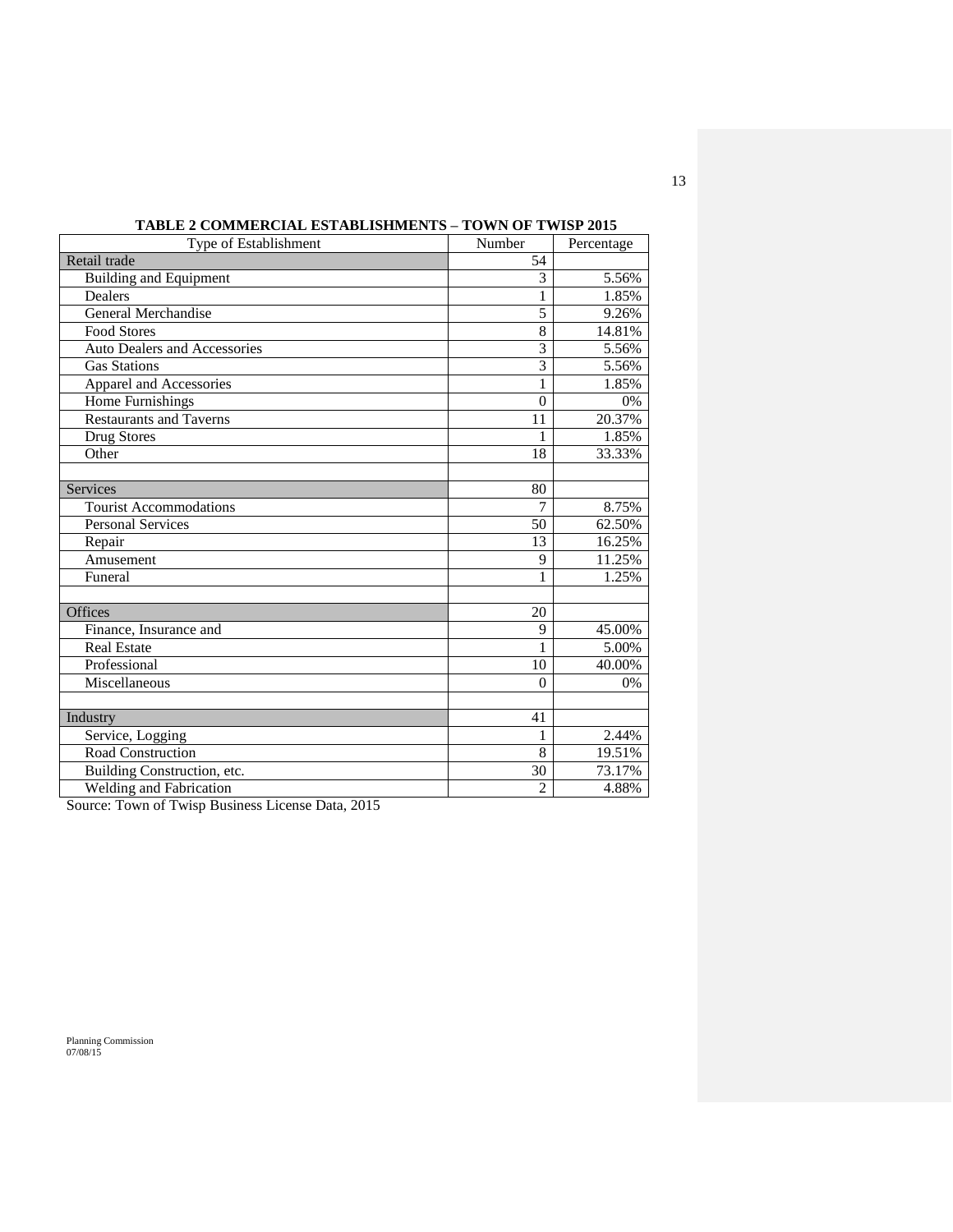### **1. RESIDENTIAL AREAS**

Twisp's existing residential areas have developed into several reasonably distinct districts:

a. Central District – The most highly developed area, which contains a mixture of single and multi-family development is that part of town west of the Methow River, south of the Twisp River, and is bordered on the south and west by commercial areas that border the north and east side of State Route 20.

b. Twisp River District – This area contains a large manufactured home park. It is situated south of the Twisp River, north of Second Avenue/Twisp River Road (County Road #9114), and west of the commercial area that borders the west side of SR 20. This area is bordered by a large conservancy area on the west end.

c. Painters Addition District (upper west side) – There is a growing neighborhood of single family residences located on fairly large lots on a series of benches located south of the Twisp River Road.

d. Southeast District (lower east side) – This area is populated with single family residences on a mixture of small and large lots. This area lies in the southeast portion of Twisp, bordered on the north by the commercial area along State Highway 20, on the west by an industrial and commercial riverfront area and on the south by the Methow River. The east side is bordered by an industrial area lying along the Twisp Airport Road.

e. Southern District – This area is currently being utilized as an orchard with a few single family residences situated around the edges of the orchard. The borders are the Methow River on the east, Twisp/Carlton (CR #9105) on the west, the commercial area along the south side of State Highway 20 on the north and town limits on the south.

f. Northwest District – This area is north of the Twisp River and west of the commercial area on the west side of State Highway 20. This area contains a mixture of small and large lots, consisting of single family residences.

g. Lloyds Addition District – This area is east of town and comprises the old Wagner Mill site.

h. Urban Growth Area - Areas south of Twisp along Highway 20 and Airport Road extending to the junction with Highway 153 and areas North of Twisp along Highway 20 extending to parcel #3322070077 on the west side of the Highway and to parcel #3322060021.

i. Manufactured Home Parks – This area should be provided for especially in areas immediately adjacent to the unincorporated boundaries where large land parcels exist and infrastructure is assessable.

The major portion of Twisp's future residential development should occur in these areas making it possible to provide municipal services at a reasonable cost. Future utilities expansion should be planned for the UGA area south of Twisp incorporating the airport and adjacent areas to the SR 20/SR 155 junction.

#### **GENERAL GOALS FOR RESIDENTIAL DEVELOPMENT:**

a. Residential areas should be located within close proximity of institutional facilities such as schools, parks, and churches.

b. Commercial and industrial uses which are not compatible with residential development should not be allowed to encroach upon and should be buffered from residential areas.

Planning Commission 07/08/15

**Comment [K2]: Not sure about this...**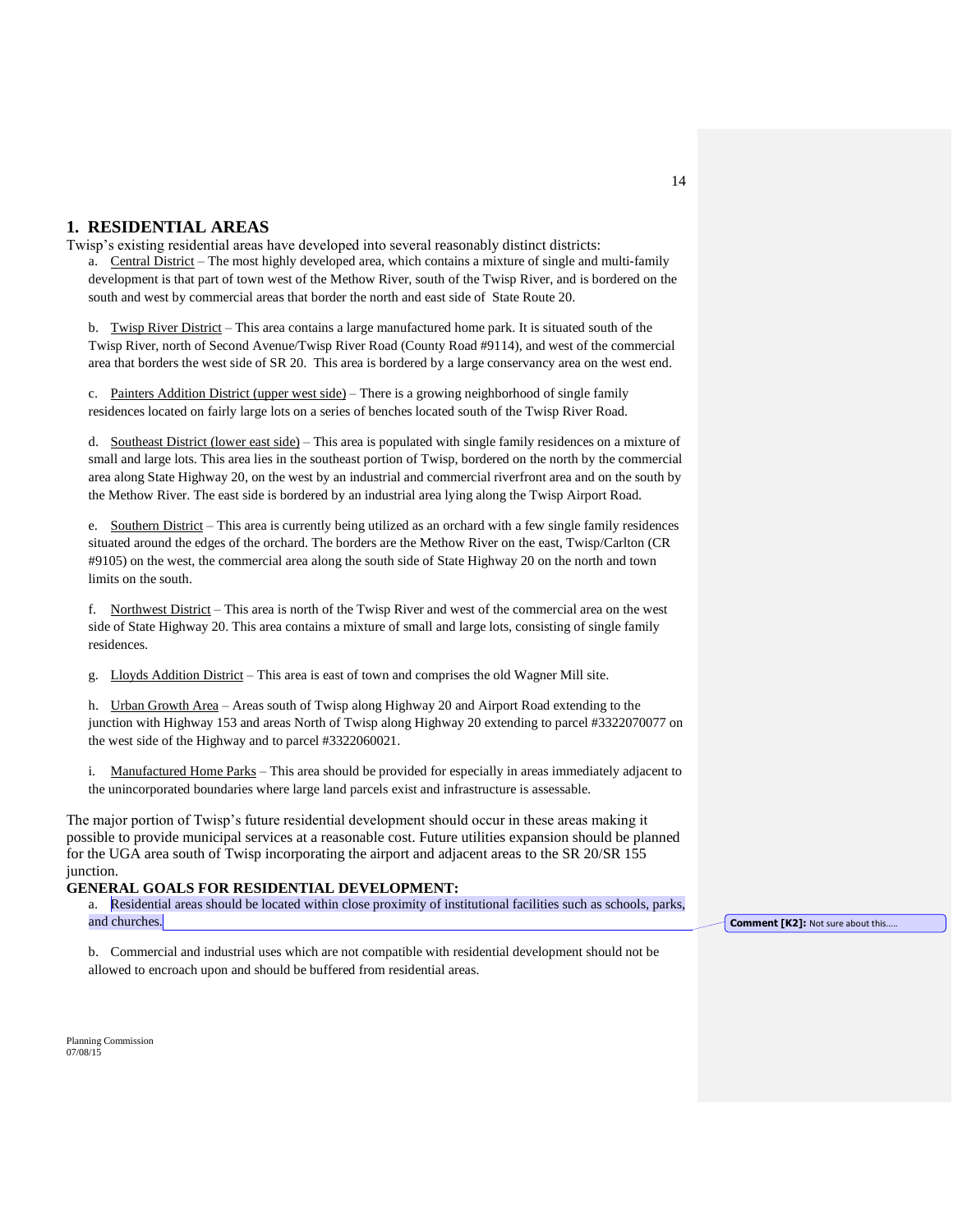c. Churches, schools, and similar uses should be allowed in residential areas after ascertaining the compatibility of the proposed use with the existing and planned residential development of the area.

d. Future residential development should have sufficient street right-of-way to provide curbs, paving of two driving lanes, at least one parking lane, sidewalks and other pedestrian walkways.

e. Future high-density residential development should occur in such a manner as to allow maximum utilization of the land while retaining adequate open space for recreational and aesthetic values.

f. Discourage placement of non-designated manufactured homes which are deemed incompatible with other single family dwellings in the area while designated manufactured homes should be placed in conformance with local building codes.

g. Provide for administrative approval and licensing of a variety of home occupations deemed compatible with residential areas.

h. Provide an administrative process for review and approval of overnight accommodations in residential areas.

i. The following facilities should be provided for as follows:

1) Family day care facilities should be allowed in single family residential and multi-family residential designated areas. Family day care means a an agency that regularly provides care during part of the twenty four hour day to six or fewer children in the family abode of the person or persons under whose direct care the children are placed.

2) Mini day care should be allowed in single family residential designated areas under a conditional use permit. Mini day care means a day care center for the care of twelve or fewer children in a facility other than the family abode of the person or persons under whose direct care and supervision of the child is placed; or the care of from seven through twelve children in the family abode of such person or persons.

3) Day care centers should be prohibited in single family residential designated areas. Day care centers should be allowed in multi-family residential designated areas under a conditional use permit. Day care center means an agency regularly providing care of thirteen or more children. No such center shall be located in a private family residence unless the portion of the residence where the children have access is used exclusively for the children during the hours the center is in operation or is separate from the usual living quarters of the family.

4) Long term residential care for the elderly, handicapped or disadvantaged should be provided for in single family and multi-family residential designated areas.

**Comment [K3]:** Should discuss

**Comment [K4]:** Definition – contained in zoning code – do not really need it here….

**Comment [K5]:** Definition – contained in zoning code – do not really need it here….

**Comment [K6]:** Definition – contained in zoning code – do not really need it here….

Planning Commission 07/08/15